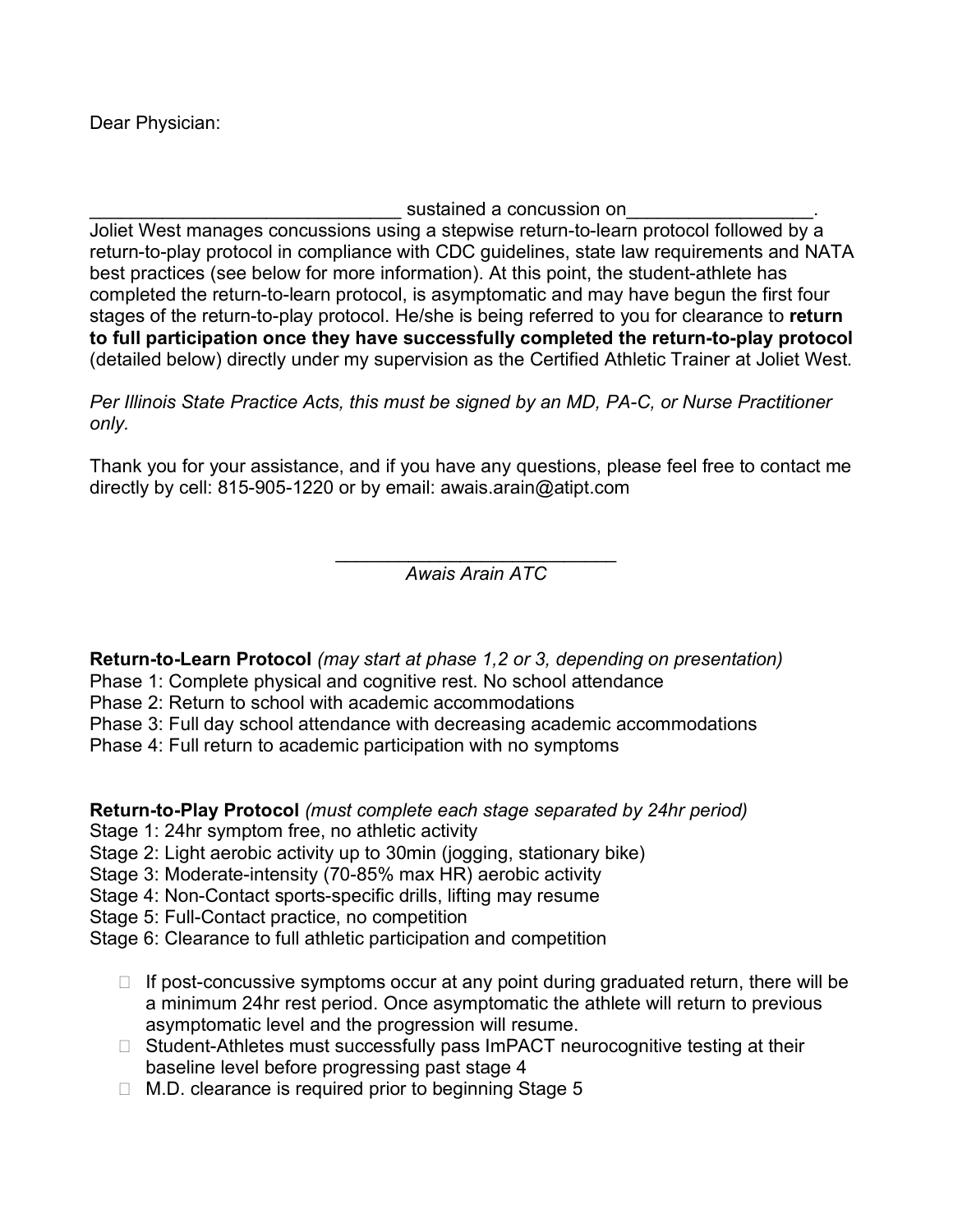## **JOLIET WEST HIGH SCHOOL RETURN TO FULL ATHLETIC PARTICIPATION CONSENT FORM**

*For signature by parent/guardian, student, Certified Athletic Trainer and School Administrator before a student removed from interscholastic athletic practice and competition due to a concussion is allowed to return to full participation in interscholastic athletic practice and competition pursuant to Return-To-Play Step 5.*

|                                                                                                      | Student Name: _____________________________Grade: _________Sport: ______________                                                                                                                                                                                                                    |                          |                                                                                                                                                                                                                                |  |  |
|------------------------------------------------------------------------------------------------------|-----------------------------------------------------------------------------------------------------------------------------------------------------------------------------------------------------------------------------------------------------------------------------------------------------|--------------------------|--------------------------------------------------------------------------------------------------------------------------------------------------------------------------------------------------------------------------------|--|--|
| <b>Date Student:</b>                                                                                 |                                                                                                                                                                                                                                                                                                     |                          |                                                                                                                                                                                                                                |  |  |
| $\bullet$<br>$\bullet$<br>$\bullet$<br>$\bullet$<br>$\bullet$<br>$\bullet$<br>$\bullet$<br>$\bullet$ | Achieved Return-To-Play Step 1:<br>Achieved Return-To-Play Step 2:<br>Achieved Return-To-Play Step 3:<br>Achieved Return-To-Play Step 4: ________________<br>Achieved Return-To-Play Step 5:                                                                                                        |                          |                                                                                                                                                                                                                                |  |  |
|                                                                                                      | I am the parent/legal guardian of<br>student returning to full athletic participation. By consenting I hereby certify that:                                                                                                                                                                         |                          | (student). I hereby consent to my                                                                                                                                                                                              |  |  |
| 1.                                                                                                   | On 1.1 . I consented to my student participating in returning to learn and returning to play in<br>accordance with the school's Return-To-Learn and Return-To-Play protocols as established by Illinois<br>State Law.                                                                               |                          |                                                                                                                                                                                                                                |  |  |
| 2.                                                                                                   | Play protocol, and all symptoms are absent.                                                                                                                                                                                                                                                         |                          | As noted above, my student progressed through all steps of the schools Return-To-Learn and Return-To-                                                                                                                          |  |  |
| 3.                                                                                                   | I understand that there are still risks with sports and that no injury, including this one, is without<br>reoccurrence risks. That being said, I believe it is safe for my student to return to full participation in<br>interscholastic athletic practice and competition and consent to the same. |                          |                                                                                                                                                                                                                                |  |  |
| 4.                                                                                                   | Both my student and I understand the if concussive signs/symptoms return, we must immediately notify the<br>Athletic Trainer. In addition, we shall comply with any ongoing requirements in the school's Return-To-<br>Play protocol.                                                               |                          |                                                                                                                                                                                                                                |  |  |
| 5.                                                                                                   | practice and competition.                                                                                                                                                                                                                                                                           |                          | I consent to the disclosure to appropriate persons of the treating physician's and/or Athletic Trainer's<br>written statement indicating it is safe for my student to return to full participation in interscholastic athletic |  |  |
|                                                                                                      | <b>Student Name Printed</b>                                                                                                                                                                                                                                                                         | <b>Student Signature</b> | Date                                                                                                                                                                                                                           |  |  |

| <b>Parent/Guardian Name Printed</b>      | <b>Parent/Guardian Signature</b>      | Date<br>Date |
|------------------------------------------|---------------------------------------|--------------|
| <b>Athletic Trainer's Name Printed</b>   | <b>Athletic Trainer's Signature</b>   |              |
| <b>School Administrator Name Printed</b> | <b>School Administrator Signature</b> | Date         |